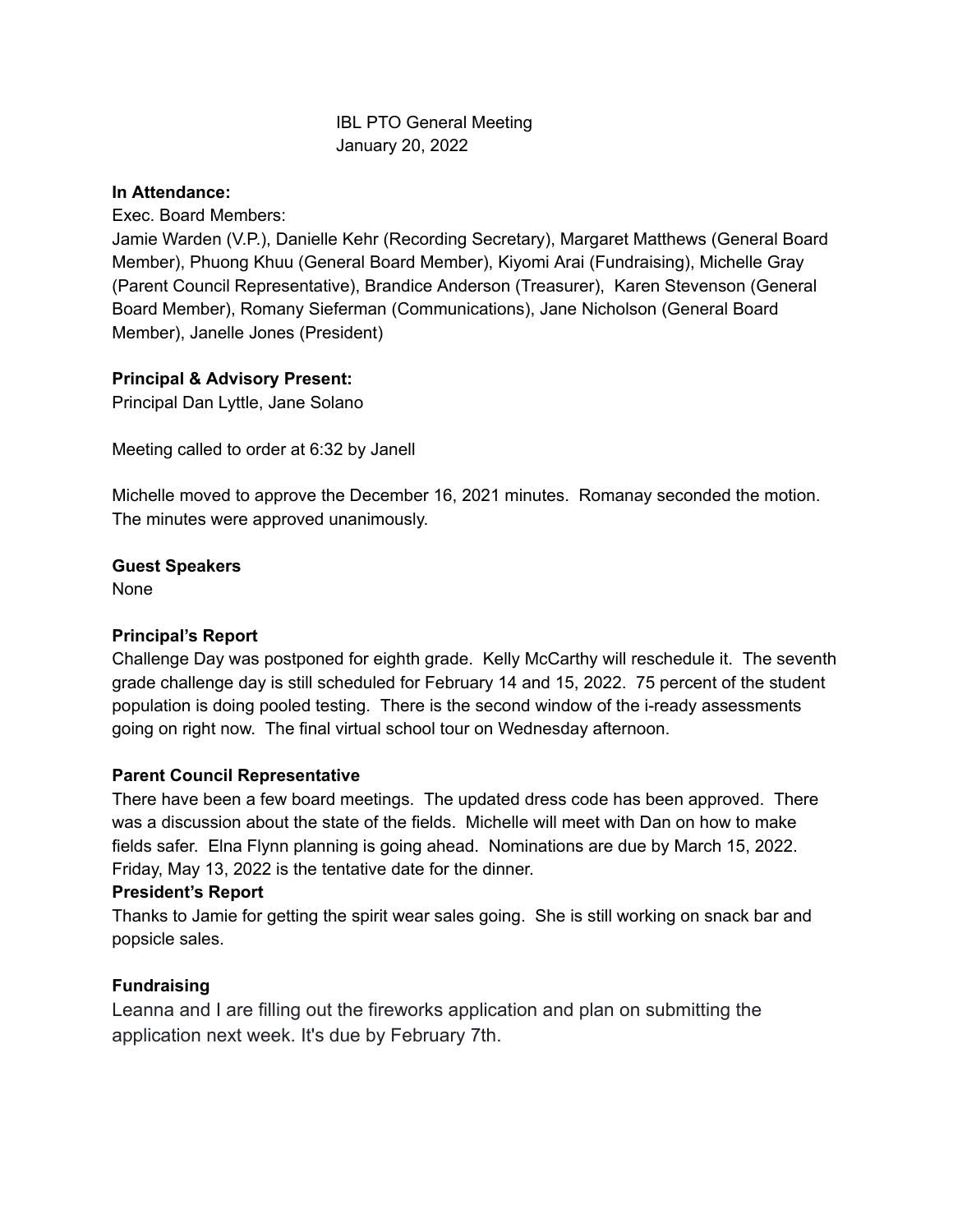Brandice, the only thing we need right now to complete the application is our Federal ID number as a non-profit organization.

# Next Steps:

By March 31st: \$787 *Permit Fee* (upon notification of our application) By June 15th: A copy of our *Certificate of Insurance* to the Finance Department Date unknown: Secure a *State Fire Marshal License* (\$50) from the State Fire Marshal Office (1131 S. Street, Sacramento, CA 94814 916-445-8373) Create a Volunteer Sign Up List for Firework shifts and for the Beach Clean Up Days. - Stephanie, we will be in touch in the coming months with more details.

Once approved it is crucial to publicize this fundraiser early and often before the school year ends. This is our major fundraiser for the next fiscal year and we need MORE volunteers signed up earlier. In addition, it is important for our school community to know that we need them to buy from our booth and support IBL.

There was also a discussion about possibly doing the Big 3 raffle.

# **Volunteer Coordinator**

Nothing new to report. People are signing up for popsicle and snack bar sales.

## **Treasurer's Report**

There hasn't been much of a change in the outflow and inflow. If there is a raffle, the raffle report has to be filed and takes about a month to get it back from the government. Romany will publicize Amazon Smile in each newsletter.

## **Vice- President's Report**

Nothing new to report. Jamie will work on getting larger sizes for the sweatshirts.

## **Communications**

Nothing new to report. Romany will include asking for more parent volunteers for the seventh grade challenge days.

## **Teacher Representative**

The teachers are thankful for all of the support. Jane Solano wanted to know if there would be Greek Fest this year, the second week of May. Dan said that it can be planned if it can be done outside.

**Other**